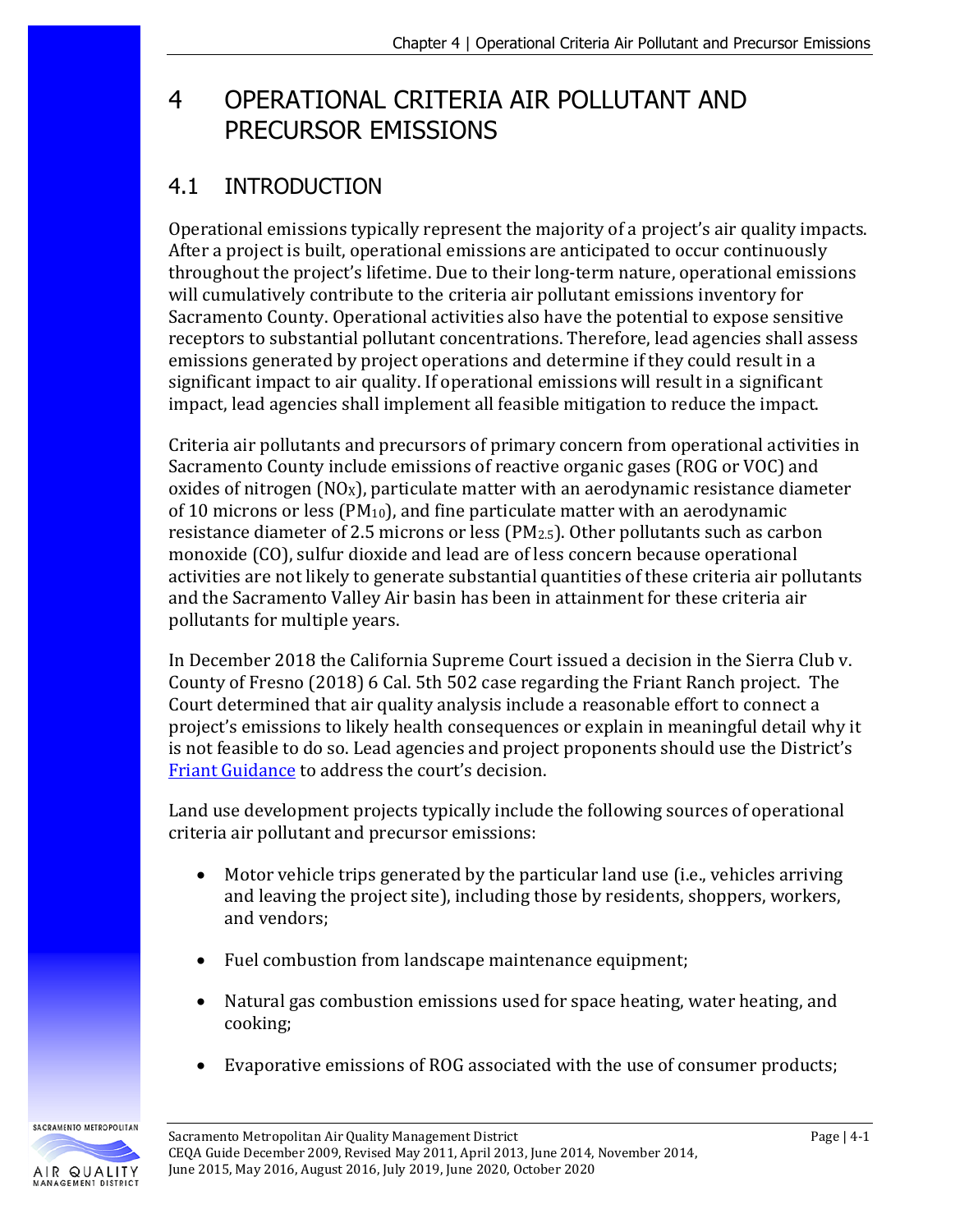- Evaporative emissions of ROG from application of architectural coatings as part of building maintenance;
- Although less common, hearth fuel combustion emissions from residential fireplaces and wood stoves. **IMPORTANT NOTE: CalEEMod currently assume no fireplaces or wood stoves are included in a new development project in Sacramento County**; and
- Some projects may also involve the operation of stationary equipment such as backup emergency generators with diesel engines and boilers.

Operational greenhouse gas (GHG) emissions and toxic air contaminants (TACs) are not discussed in this chapter. Refer to [Chapter 6 Greenhouse Gas Emissions](http://www.airquality.org/Businesses/CEQA-Land-Use-Planning/CEQA-Guidance-Tools) for further guidance regarding operational GHG emissions an[d Chapter 5 Toxic Air Contaminant](http://www.airquality.org/Businesses/CEQA-Land-Use-Planning/CEQA-Guidance-Tools)  [Emissions](http://www.airquality.org/Businesses/CEQA-Land-Use-Planning/CEQA-Guidance-Tools) for further guidance regarding operational TAC emissions.

## 4.2 ANALYSIS EXPECTATIONS

The District recommends that CEQA analyses addressing the potential impacts of operational-related emissions of criteria air pollutants and precursors include the following:

- The nature of operational activities including the emission source types and level of activity associated with each;
- The earliest year where operational emissions are anticipated to commence. If a project will be constructed in phases and portions will become operational after each phase, then lead agencies shall disclose the timing (i.e., year) of each phase;
- Discussion of whether the project's scope and size qualify it to be analyzed using the [District's Operational Criteria Air Pollutant Screening Levels tables](http://www.airquality.org/Businesses/CEQA-Land-Use-Planning/CEQA-Guidance-Tools) for ROG, NOx, PM10 and PM2.5;
- Discussion of best available control technologies (BACT) for stationary sources and [best management practices \(BMPs\) for land development projects](http://www.airquality.org/Businesses/CEQA-Land-Use-Planning/CEQA-Guidance-Tools) that apply;
- If the analysis cannot be completed using the District's Operational Criteria Air Pollutant Screening Levels table, then a quantification of the maximum daily mass emissions of ROG, NO<sub>X</sub>, PM<sub>10</sub>, and PM<sub>2.5</sub> (and annual emissions of PM) that will be generated by the project's operational activities (expressed in pounds per day [lbs./day] and also tons per year for PM) is recommended. Disclose the input parameters, assumptions, and calculations used to estimate the emission levels. If a project will become operational in phases, lead agencies shall quantify the maximum daily operational mass emission levels after construction of each individual phase. (Quantification of mass emission levels of these pollutants is not necessary for projects that can be analyzed using the [District's Operational](http://www.airquality.org/Businesses/CEQA-Land-Use-Planning/CEQA-Guidance-Tools)

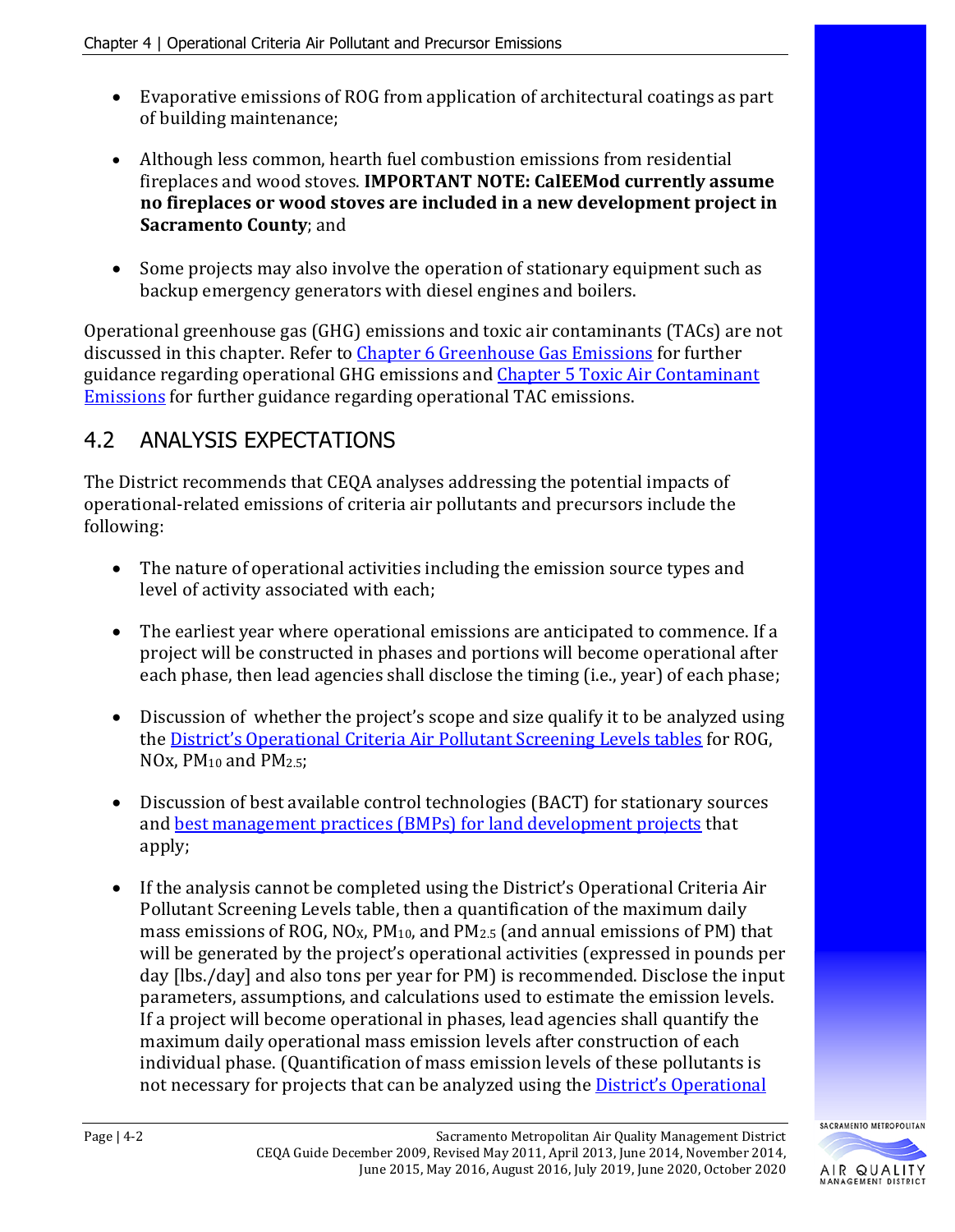[Criteria Air Pollutant Screening Levels tables,](http://www.airquality.org/Businesses/CEQA-Land-Use-Planning/CEQA-Guidance-Tools) as described in Section 4.3.1, Assessing Mass Emissions.);

- A discussion of whether the maximum daily operational emissions will exceed the *District's mass emission thresholds* for precursors pollutants ROG,  $NO<sub>X</sub>PM<sub>10</sub>$ and PM2.5, and whether the annual operational emissions will exceed the District's mass emissions thresholds for  $PM_{10}$  and  $PM_{2.5}$ ;
- A significance determination about the operational criteria air pollutant emissions, without mitigation;
- A discussion of feasible mitigation necessary to reduce impacts and whether the mitigation will be sufficient to reduce impacts to a less-than-significant level or if the impacts will remain significant and unavoidable; and
- An analysis of health effects that may result from project emissions, consistent with the District'[s Friant Guidance.](http://www.airquality.org/businesses/ceqa-land-use-planning/ceqa-guidance-tools)

## 4.3 METHODOLOGIES

Ground-level ozone is a pollutant of regional concern. Ozone is formed each day when emissions of ozone precursors, ROG and NO<sub>x</sub>, react in the presence of sunlight. Because of the diurnal nature of ozone formation, the mass emissions of ozone precursors are analyzed on a daily basis.  $PM_{10}$  and  $PM_{2.5}$  are a local and regional concern, therefore analyzed on both a daily basis and an annual basis. The evaluation of a project's daily mass emissions of ROG,  $NO<sub>X</sub>$ ,  $PM<sub>10</sub>$  and  $PM<sub>2.5</sub>$  (and annual emissions of PM) pertains, in part, to the following questions regarding air quality from the Environmental Checklist Form [\(Appendix G\)](http://califaep.org/docs/2019-Appendix_G_Checklist.pdf) of the State CEQA Guidelines:

- III.a. Will the project conflict with or obstruct implementation of the applicable air quality plan?
- III.b. Will the project result in a cumulatively considerable net increase of any criteria pollutant for which the project region is non-attainment under an applicable federal or state ambient air quality standard?
- III.c. Will the project expose sensitive receptors to substantial pollutant concentrations?

The District recommends that pollutants with mass emissions thresholds (ROG, NOX, PM10 and PM2.5) be discussed separately from pollutants with concentration based thresholds. Methodologies for addressing mass emissions and concentration based emissions are discussed separately in greater detail in Section 4.3.1 and Section 4.3.2, respectively.

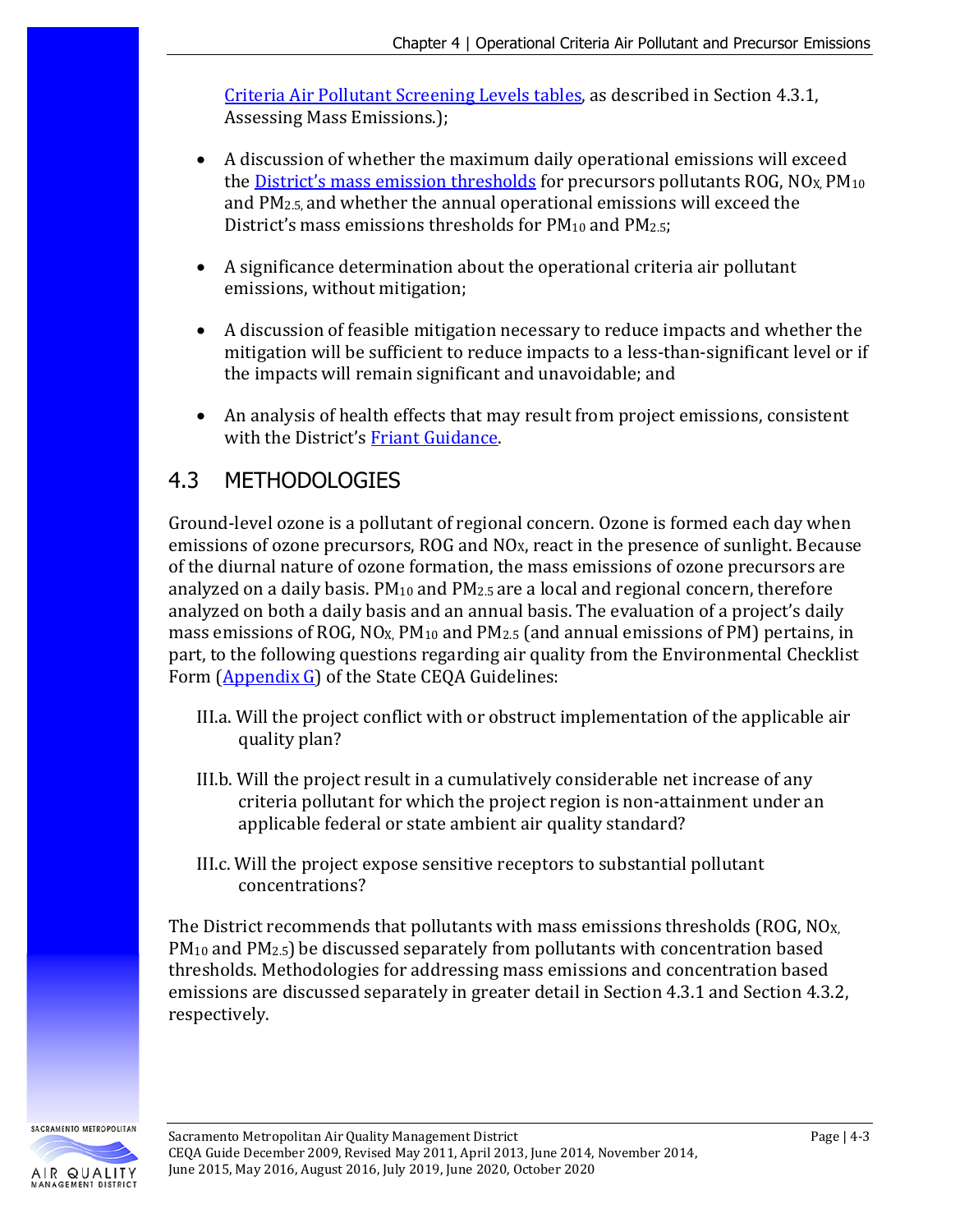### 4.3.1 ASSESSING MASS EMISSIONS

LAND USE DEVELOPMENT PROJECTS

#### **Screening**

The District has developed screening levels to help lead agencies analyze operational ROG,  $NO<sub>X</sub>$ ,  $PM<sub>10</sub>$  and  $PM<sub>2.5</sub>$  emissions from projects in Sacramento County. The operational screening levels shown in the [Operational Criteria Air Pollutant Screening](http://www.airquality.org/Businesses/CEQA-Land-Use-Planning/CEQA-Guidance-Tools)  [Levels table](http://www.airquality.org/Businesses/CEQA-Land-Use-Planning/CEQA-Guidance-Tools) represent the size of development by land use type at which the [District's](http://www.airquality.org/Businesses/CEQA-Land-Use-Planning/CEQA-Guidance-Tools)  [operational emissions thresholds of significance](http://www.airquality.org/Businesses/CEQA-Land-Use-Planning/CEQA-Guidance-Tools) for ROG, NO<sub>X</sub>, PM<sub>10</sub>, and PM<sub>2.5</sub> will not be exceeded.

**IMPORTANT NOTE:** The screening levels for PM<sub>10</sub> and PM<sub>2.5</sub> in the table assume the project includes [best management practices](http://www.airquality.org/Businesses/CEQA-Land-Use-Planning/CEQA-Guidance-Tools) (BMPs), which allows the project to apply the non-zero PM thresholds of significance. Therefore, emissions from the operation of projects below the screening levels presented in the table will have a less-thansignificant impact on air quality.

Lead agencies are encouraged to use the Operational Criteria Air Pollutant Screening Levels table; however, the screening levels shall not be considered absolute and shall not be used to evaluate operational emissions from projects that have one or more of the following characteristics:

- The project will include wood stoves or wood-burning appliances;
- The project does not include BMPs for PM emissions;
- Project trip generation rates are expected to be greater than the default trip rates in CalEEMod.;
- The vehicle fleet mix for the project is expected to be substantially different from the average vehicle fleet mix for Sacramento County. For example, the fleet mix associated with an industrial land use project will likely consist of a higher portion of heavy-duty trucks;
- The project will include mixed-use development; or
- The project will include any industrial land use types (possibly including stationary sources of emissions).

#### CalEEMod

Emissions associated with the operation of land use development projects shall be estimated using the most recent version of [CalEEMod,](http://www.caleemod.com/) in accordance with the CalEEMod [User's Guide](http://www.caleemod.com/) and District-specific [User Tips.](http://www.airquality.org/Businesses/CEQA-Land-Use-Planning/CEQA-Guidance-Tools) The District generally recommends using the default values CalEEMod provides if detailed information about the project's parameters is not known at the time of analysis. Using the default values in the CalEEMod data fields typically results in a more conservative estimate of emissions.

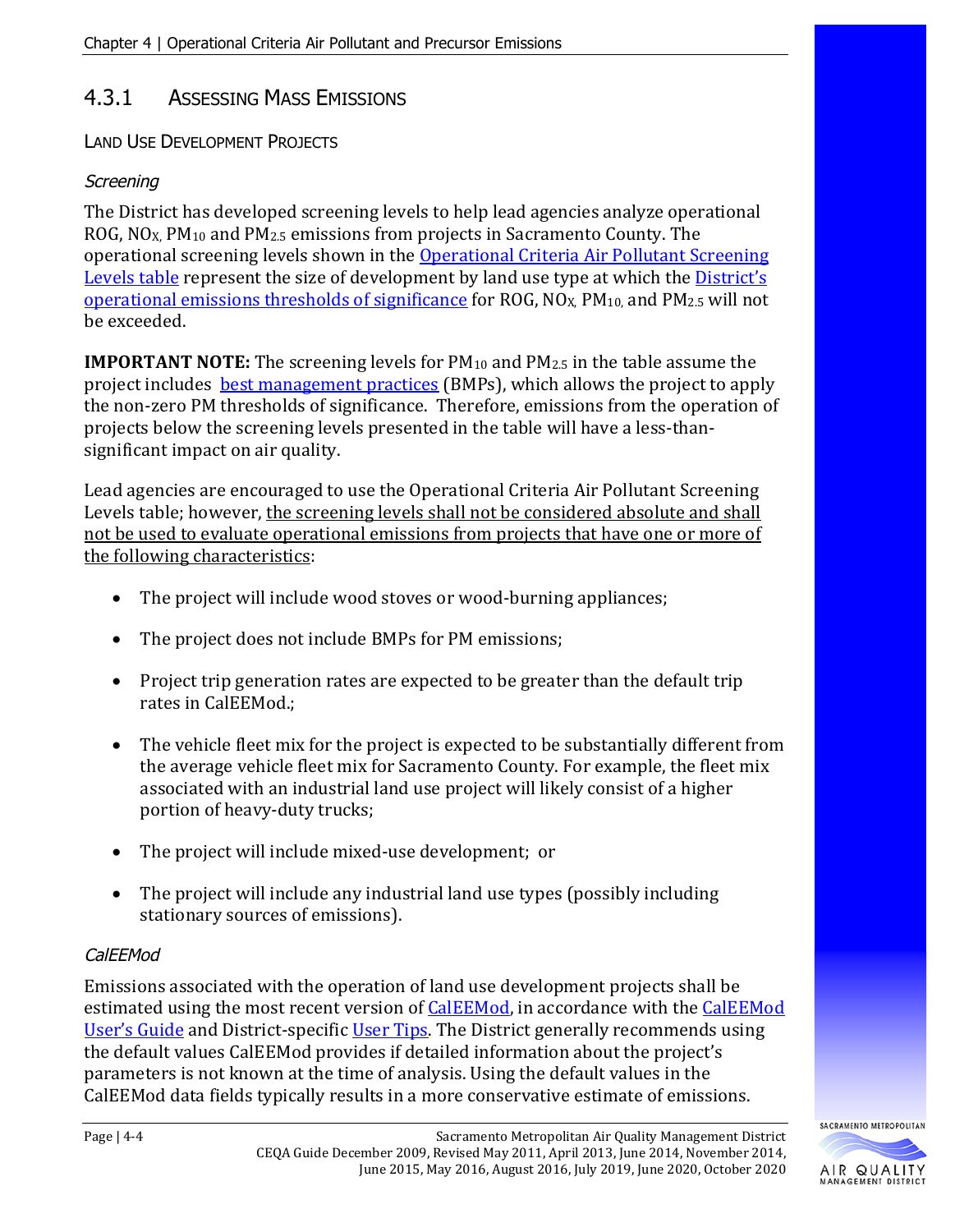Therefore, when possible, users shall obtain project-specific information (especially traffic studies or travel demand model runs) to estimate operational emissions more accurately.

#### STATIONARY-SOURCE FACILITIES

An emissions unit consists of a single emission source with an identified emission point, such as a stack, at a facility. Facilities can have multiple emission units located on-site and sometimes the facility as a whole is referred to as a "stationary source." Stationary sources are typically associated with industrial processes. Examples include boilers, heaters, flares, cement plants, and other types of combustion equipment. The District is responsible for issuing permits to stationary-source facilities to reduce air pollution and to attain (or maintain) the [AAQS.](http://www.arb.ca.gov/research/aaqs/aaqs2.pdf) Permitted stationary-source facilities are required to implement Best Available Control Technology (BACT), which may include the installation of emissions control equipment or implementation of administrative practices to reduce emissions. Stationary-source facilities may also be required to offset their emissions of criteria air pollutants to be permitted. This may entail shutting down or augmenting another stationary source at the same facility. Facilities also may purchase emission reduction credits to offset emissions.

A stationary source is considered to have a less than significant impact with respect to ozone precursors,  $PM_{10}$  and  $PM_{2.5}$  when the source is:

- Subject to either District-level [\[District Rule 202\]](http://www.airquality.org/Businesses/Rules-Regulations) or the federal New Source Review program stationary permitting requirements and, when combined with any associated mobile and area source emissions, the daily emissions of ROG,  $NQ_{X}$ , PM<sub>10</sub> and PM<sub>2.5</sub> are below the District's CEQA thresholds of significance for operational emissions; or
- Subject to permitting and emits levels of ROG,  $NQ_X$ ,  $PM_{10}$  and  $PM_{2.5}$  that exceed the District CEQA thresholds of significance for operational emissions, but complies with the District's BACT and emissions offset requirements, and reduces its combined stationary, mobile and area source emissions below the District CEQA thresholds of significance for operational emissions; or
- Exempt from the District permitting program, including the BACT and offset requirements, and its combined stationary, mobile and area source emissions are below or reduced to below the District CEQA thresholds of significance for operational emissions.

The District's permitting requirements are applicable to criteria air pollutant emissions from stationary sources. Mobile and area sources of criteria air pollutant emissions from stationary sources must be analyzed and mitigated when necessary. Other potential air quality impacts of a stationary source will also need to be analyzed (e.g., air toxics, GHG and odors). Guidance for analyzing other types of potential impacts of operational emissions to air quality is provided in [Chapter 5](http://www.airquality.org/Businesses/CEQA-Land-Use-Planning/CEQA-Guidance-Tools) (Toxic Air Contaminants), [Chapter 6](http://www.airquality.org/Businesses/CEQA-Land-Use-Planning/CEQA-Guidance-Tools) (Greenhouse Gas Emissions), and [Chapter 7](http://www.airquality.org/Businesses/CEQA-Land-Use-Planning/CEQA-Guidance-Tools) (Odors).

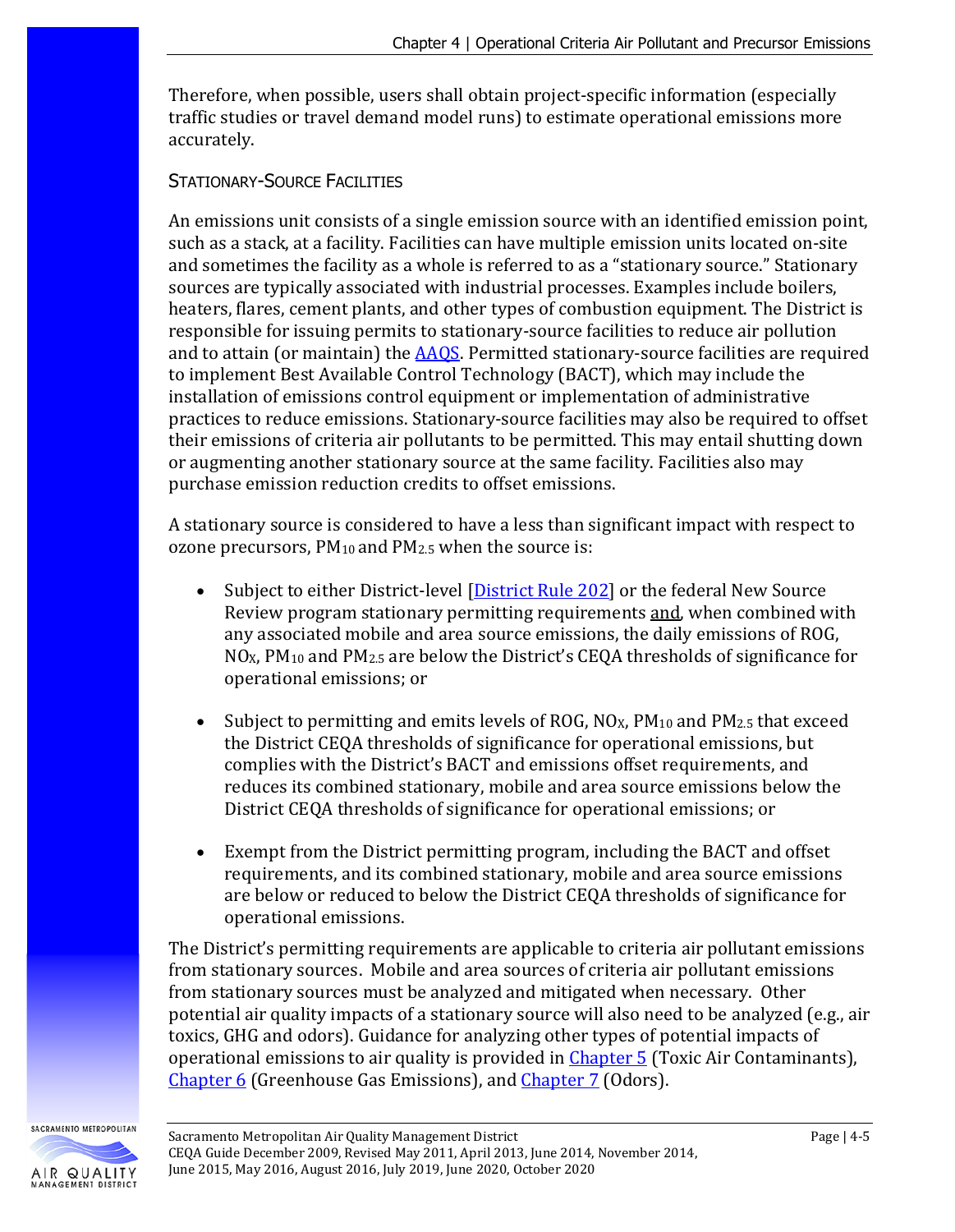It is important for lead agencies to recognize the District is a Responsible Agency under CEQA for projects that include emissions units requiring a District permit. A discussion of the District's role as a Responsible Agency is described in [Chapter 2](http://www.airquality.org/Businesses/CEQA-Land-Use-Planning/CEQA-Guidance-Tools) (Environmental Review and Thresholds of Significance). The District intends to utilize the environmental document prepared by the lead agency to support the issuance of District permits.

#### Estimating Stationary Source Emissions

Although CalEEMod is equipped to estimate emissions generated by limited types of stationary sources, the District recommends proponents contact staff prior to using CalEEMod for estimating stationary source emissions. If it is known at the time of environmental analysis that stationary sources will be included in the project, the District's Permitting staff should be consulted for guidance on estimating emissions. Emission factors that have a high level of confidence for industrial processes and equipment are EPA- or ARB-certified factors. If certified factors are not available, then the manufacturer's guaranteed emission factors should be used. If neither of those two sources of emission factors is available then the more general [EPA AP-42 emission](https://www.epa.gov/air-emissions-factors-and-quantification/ap-42-compilation-air-emission-factors)  [factors m](https://www.epa.gov/air-emissions-factors-and-quantification/ap-42-compilation-air-emission-factors)ay be used. To the extent possible, the District recommends that the methodology used to estimate stationary-source emissions be consistent with calculations that will need to be performed to fulfill requirements of the permitting process, which will typically take place subsequent to the lead agency's CEQA review of the project.

#### DETERMINING LEVEL OF SIGNIFICANCE

Lead agencies shall estimate and disclose a project's operational emissions for both the summer and winter seasons, and annual. Lead agencies shall compare the project's maximum daily operational emissions of precursors ROG,  $NO<sub>X</sub>$ ,  $PM<sub>10</sub>$  and  $PM<sub>2.5</sub>$  during both seasons and annual emissions of PM to th[e District's thresholds of significance.](http://www.airquality.org/Businesses/CEQA-Land-Use-Planning/CEQA-Guidance-Tools) **NOTE:** Best available control technologies (for stationary sources) and best management practices for PM10 and PM2.5 emissions must be included in the design of the project or as mitigation for the lead agency to apply the non-zero PM thresholds of significance. If the project's maximum daily emissions of ROG,  $NQx$ ,  $PM_{10}$  or  $PM_{2.5}$ during either the summer or winter season or annual emissions of PM will exceed the District's thresholds of significance, then the project will have a significant air quality impact. By exceeding the District's mass emission thresholds for operational emissions of ROG, NO<sub>X</sub>, PM<sub>10</sub> or PM<sub>2.5</sub>, the project will be considered to conflict with or obstruct implementation of the District's air quality planning efforts. Furthermore, the project will result in a cumulatively considerable net increase in precursor and PM emissions, for which Sacramento County is nonattainment with respect to one or more of the state and nationa[l AAQS.](http://www.arb.ca.gov/research/aaqs/aaqs2.pdf) For projects that exceed the District's thresholds of significance, lead agencies shall implement all feasible mitigation to reduce ROG, NOx and PM emissions.

If a proposed project involves the removal of existing emission sources on the same site as the proposed land use, the District recommends subtracting the existing emissions

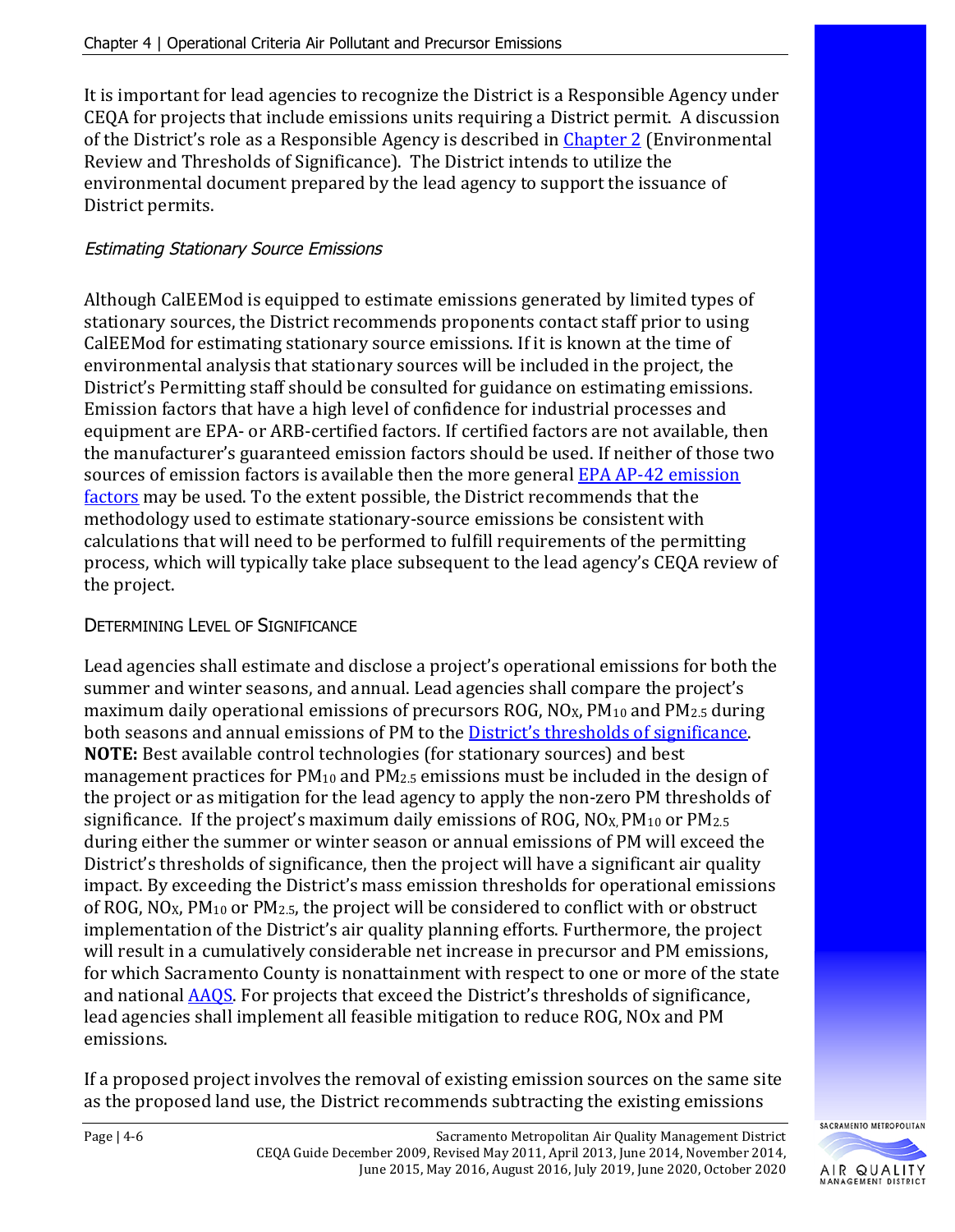levels from the emissions levels estimated for the new proposed land use. This "net" calculation is permissible only if the existing emission sources were operational at the time that the Notice of Preparation (NOP) for the CEQA project was circulated and will continue if the proposed redevelopment project is not approved. This "net" calculation is not permitted for emission sources that ceased to operate (or the land uses were vacated and/or demolished) prior to circulation of the NOP. Per State CEQA Guidelines section 15125, Environmental Setting, where existing conditions change or fluctuate over time, and where necessary to provide the most accurate picture practically possible of a project's impacts, a lead agency may define existing conditions by referencing historic conditions, or conditions expected when the project becomes operational, or both, that are supported with substantial evidence.

### 4.3.2 ASSESSING LOCAL EMISSION CONCENTRATIONS

In general, land use development projects do not typically have the potential to result in localized concentrations of criteria air pollutants that expose sensitive receptors to substantial pollutant concentrations. This is because criteria air pollutants are predominantly generated in the form of mobile-source exhaust from vehicle trips associated with the land use development project. These vehicle trips occur throughout a paved network of roads, and, therefore, associated exhaust emissions of criteria air pollutants are not generated in a single location where high concentrations could be formed. However, there may be unique situations where a project with high levels of emissions may require concentration modeling to determine if the emissions will expose sensitive receptors to substantial pollutant concentrations. A substantial pollutant concentration occurs when the project emissions alone would cause an exceedance of the AAQS. Projects that exceed the AAQS are considered to have a significant impact.

#### DETERMINING LEVEL OF SIGNIFICANCE

If concentration modeling is undertaken and the results do not exceed the respective concentration-based threshold of significance, the project will have a less-thansignificant air quality impact. If modeled concentrations will exceed an applicable threshold of significance*,* the proposed project will result in a significant impact, and all feasible mitigation measures will need to be implemented to reduce emissions. Potential mitigation measures for reducing pollutant specific impacts can be discussed with District staff.

### 4.3.3 CONFORMITY ANALYSES FOR LARGE INFRASTRUCTURE PROJECTS

Pursuant to the Federal Clean Air Act, transportation and non-transportation projects in Sacramento County that are supported by federal funding or approval and not subject to special exemptions will be required to comply with the Code of Federal Regulations on conformity  $(40 \text{ CFR } 93)$ . More specifically, as explained on the EPA's General [Conformity web page](https://www.epa.gov/general-conformity) and [Federal Highway Administration' Transportation Conformity](http://www.fhwa.dot.gov/environment/air_quality/conformity/)  [web page,](http://www.fhwa.dot.gov/environment/air_quality/conformity/) transportation infrastructure projects (e.g. lane widening, change to existing road configuration, new freeway exit) are subject to EPA's Transportation Conformity

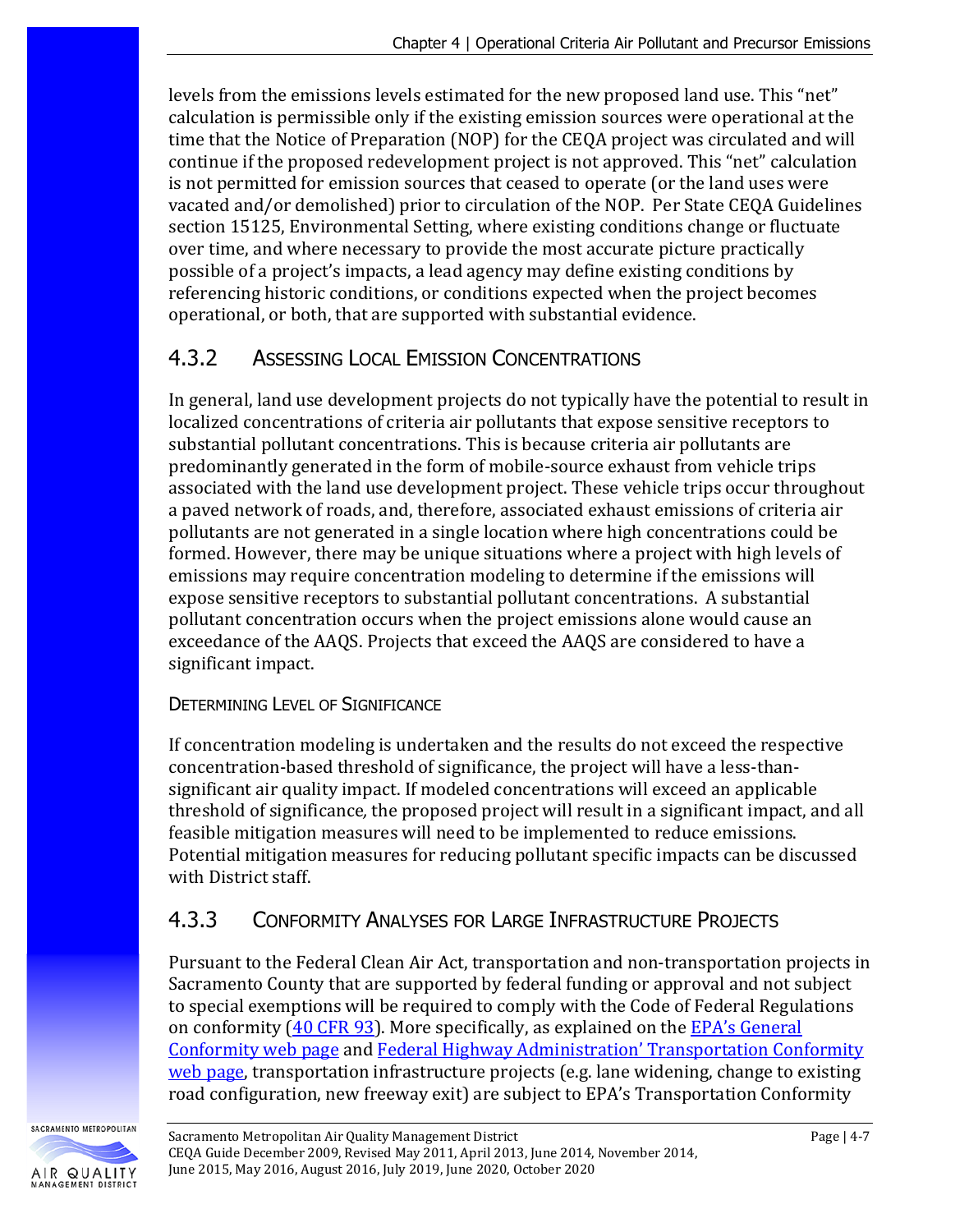Regulations and will require a Transportation Conformity analysis; and nontransportation projects are subject to EPA's General Conformity Regulations (e.g. dams, levees and other water infrastructure) will require a General Conformity analysis. De Minimis emission levels that trigger a general conformity analysis can be found on the EPA's web page or 40 CFR 93 §153.

As part of the Transportation Conformity analysis for transportation infrastructure projects in Sacramento County, the California Department of Transportation (Caltrans) determines if an infrastructure project was included in the Regional Transportation Plan (RTP) or Regional Transportation Improvement Plan (RTIP), including the associated plan-level conformity analysis (as explained i[n Caltrans guidance on](https://dot.ca.gov/programs/environmental-analysis/standard-environmental-reference-ser/volume-1-guidance-for-compliance/ch-11-air-quality#Conformity)  [conformity analysis](https://dot.ca.gov/programs/environmental-analysis/standard-environmental-reference-ser/volume-1-guidance-for-compliance/ch-11-air-quality#Conformity) and [EPA guidance on conformity analysis\)](https://www3.epa.gov/otaq/stateresources/transconf/index.htm). Transportation infrastructure projects that have been accounted for in the RTP and/or RTIP that have approved conformity determinations from the U.S. Department of Transportation will meet the Transportation Conformity requirements and will not be considered to conflict with th[e State Implementation Plan](http://www.arb.ca.gov/planning/sip/sip.htm) (SIP). Similarly, non-transportation infrastructure projects are subject to the General Conformity Regulations.

## 4.4 MITIGATION

State CEQA Guidelines, Section 21002.1(b) requires lead agencies to mitigate or avoid significant environmental impacts associated with discretionary projects whenever it is feasible. Environmental documents for projects that have significant environmental impacts must identify feasible mitigation measures or alternatives to reduce the impacts. **NOTE:** Best available control technologies (for stationary sources) and best management practices for operational emissions should be disclosed in the environmental document although most are required by regulations. If after the identification of all feasible mitigation measures, a project is still deemed to have significant environmental impacts, the lead agency can approve a project, but must adopt a Statement of Overriding Consideration to explain why further mitigation measures are not feasible, and why approval of a project with significant unavoidable impacts is warranted. This section describes what the District considers to be feasible mitigation in light of existing regulations and research.

The District recognizes that the final determination of feasibility is made by the lead agency. In addition to CEQA requirements, mitigation of air quality impacts is needed to achieve th[e AAQS.](http://www.arb.ca.gov/research/aaqs/aaqs2.pdf) All incremental emission sources, including those associated with land use development projects must be mitigated to the greatest extent possible in order to achieve and maintain the health-based AAQS. Failure to attain commitments of the [State Implementation Plan \(SIP\)](http://www.arb.ca.gov/planning/sip/sip.htm) and AAQS could result in federal sanctions placed on the region such as the loss of federal transportation funds for local roadway projects and implementation of more stringent emission offset requirements on new and modified stationary sources.

Recognizing that direct and indirect emissions from land development projects can significantly impact the region's air quality, the County of Sacramento and many incorporated cities in the county have adopted land use review requirements in their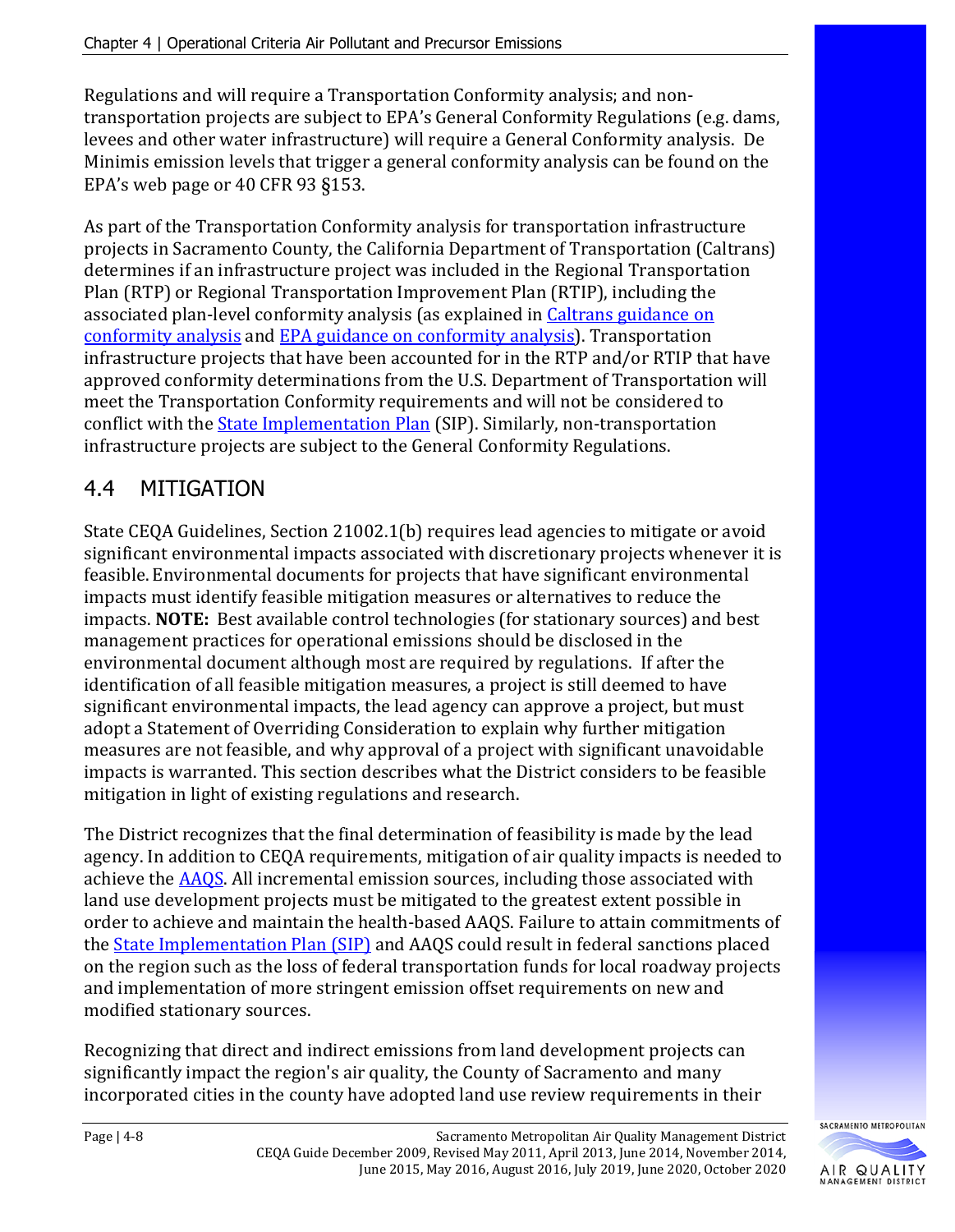respective General Plans. These land use review policies require that projects with significant operational air quality impacts from ozone precursors reduce ROG and  $NQ_X$ emissions by a minimum of 15% by selecting and implementing mitigation measures. Many general plan policies are also supportive of reducing PM emissions in Sacramento County but have not prescribed a level of reduction. The role of the District is to assist the lead agencies in the creation, verification, and implementation of mitigation measures for ozone precursor and PM emissions.

Operational emission reduction measures must, by definition, reduce emissions beyond existing regulations. Regulatory programs are in place at the federal, state and District level to reduce air pollutant emissions from nearly all sources; however, they are not always sufficient to eliminate air quality impacts. For example, ARB's motor vehicle programs have dramatically reduced average tailpipe emissions from the vehicle fleet but motor vehicle emissions continue to be a predominant source of ozone precursor emissions in the Sacramento Valley Air Basin due to growth in the number of vehicles and in vehicle miles traveled.

If a project's long-term emissions will remain above the applicable threshold of significance after implementation of all feasible on-site mitigation measures, the lead agency can implement a District-approved off-site mitigation strategy to further reduce long-term air quality impacts below the applicable threshold of significance. Each offsite mitigation strategy shall be developed in consultation with, and approved by, the District and the lead agency. An off-site mitigation strategy may only be implemented after all other on-site feasible operational emission reduction measures have been implemented.

For every operational emission reduction measure included in a CEQA document the District recommends the text be as detailed as possible and clearly identify who is responsible for implementation, funding, enforcement, and required maintenance activities. The lead agency shall also explain why the measure will be effective in reducing emissions and why each measure is considered to be feasible. In the case that operational emission reduction measures relate directly or indirectly to policies in the local jurisdiction's General Plan, the District encourages the explanation of these relationships also be included.

Detailed guidance about reducing mass emissions of criteria air pollutant and precursors from land development projects, and criteria air pollutant and precursors from stationary-source emissions is provided in section 4.4.1 and 4.4.2, respectively.

### 4.4.1 REDUCING MASS EMISSIONS FROM LAND DEVELOPMENT PROJECTS

For land development projects that will exceed the District's operational emissions [thresholds of significance](http://www.airquality.org/Businesses/CEQA-Land-Use-Planning/CEQA-Guidance-Tools) for ROG,  $NQ_X$ , or PM the District recommends the project proponent develop an Air Quality Mitigation Plan (AQMP) describing how the project will reduce operational emissions.

The District's [Guidance for Land Use Emission Reductions](http://www.airquality.org/businesses/ceqa-land-use-planning/mitigation) (District Guidance) provides a description of the most current feasible mitigation measures to reduce operational

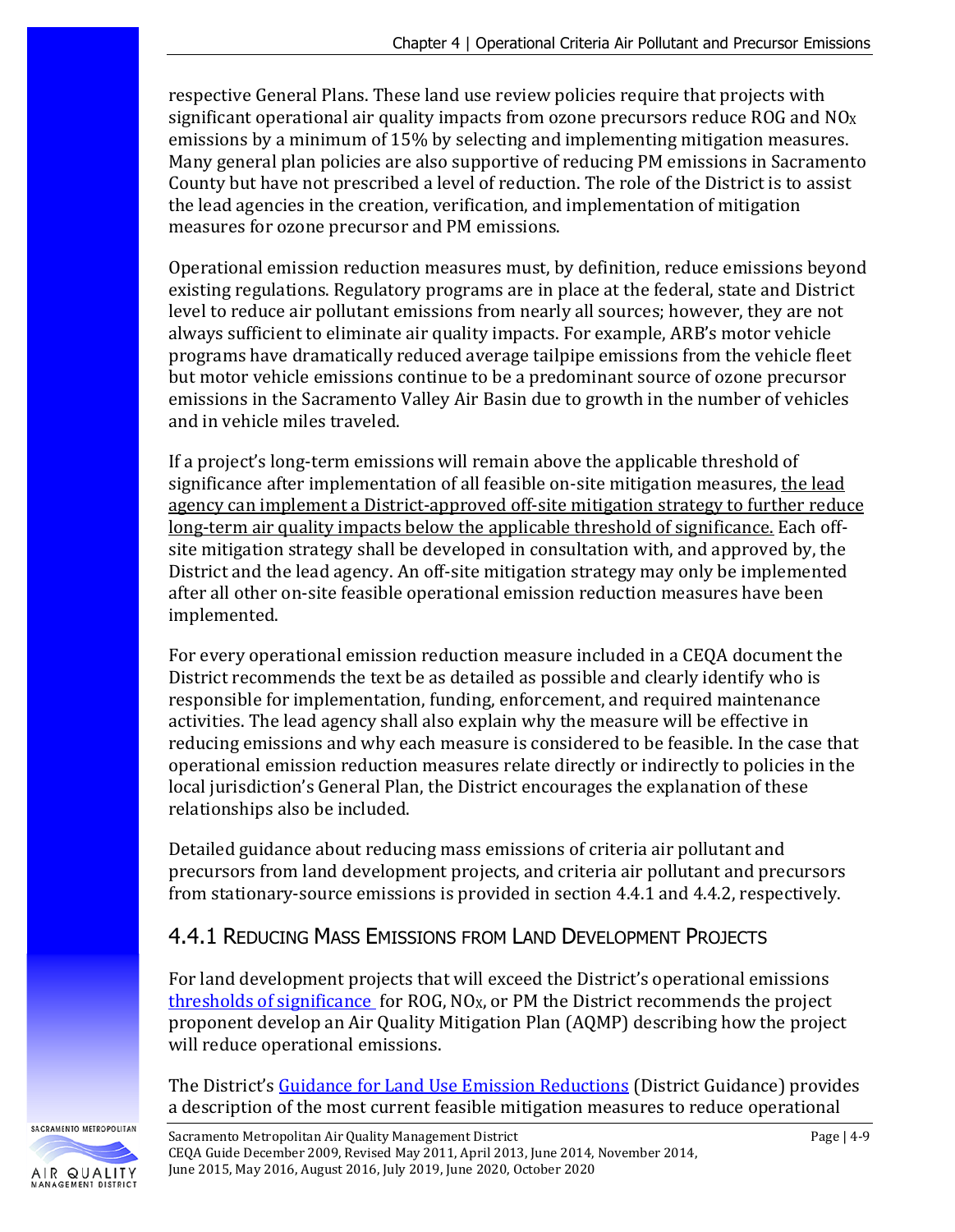emissions. The District Guidance provides detailed information on how to utilize CalEEMod to select the most appropriate mitigation measures for the project and quantify emission reductions from the mitigation measures selected. If project specific traffic study or travel demand model information was used in the CalEEMod run, mitigation measures must be reviewed to ensure no emission reductions are double counted. All of the measures in the District Guidance include information about the targeted reductions that might be achieved by each measure. The measures and reductions have been substantiated through research identified by a comprehensive literature review. Lead agencies and project proponents can also research and develop additional measures, in consultation with the District, which have reductions that are both quantifiable and substantiated.

The District has determined that a minimum of 15% reduction in mobile source ozone precursor emissions from a project (that is consistent with the State Implementation Plan) can be achieved in a manner that is both administratively and economically feasible. Sacramento County and many incorporated cities have adopted language in their general plans requiring operationally significant projects for ozone precursors to achieve this level of mitigation. Projects with PM emissions that exceed the District's thresholds of significance must incorporate all feasible mitigation in the AQMP.

In order to satisfy Section 21002.1(b) of the State CEQA Guidelines, however, which requires lead agencies to mitigate or avoid significant environmental impacts associated with discretionary projects whenever it is feasible to do, the AQMP developed for a land development project will be required to reduce operational emissions by more than 15% if implementation of additional feasible mitigation is possible. Additionally, if the project is not consistent with the land use assumptions in the State Implementation Plan and Metropolitan Transportation Plan/Sustainable Communities Strategy, the District has determined that a 35% reduction is feasible.

To assist in documenting, quantifying, and monitoring the mitigation measures selected by the project proponent, the District has prescribed that the selected operational mitigation measures be explained in the context of an AQMP. The AQMP can be a standalone document or incorporated into the environmental document. During the environmental review process, and before certification of the CEQA environmental document by the lead agency, the District independently confirms the benefits of the selected measures in the AQMP with a verification letter. The AQMP (including the selected reduction measures) shall be referenced in the CEQA document as an air quality mitigation measure, appended to the document, and referenced as a condition of approval by the lead agency.

## 4.4.2 REDUCING EMISSIONS FROM STATIONARY SOURCES

Mitigation measures developed for reducing criteria air pollutant and precursor emissions from stationary-source facilities shall be developed on a case-by-case basis in coordination with the District's permitting staff. If best available control technologies (BACT) are required, they should be disclosed. Area- and mobile-source emissions shall be mitigated in the same ways as land development projects, as discussed in